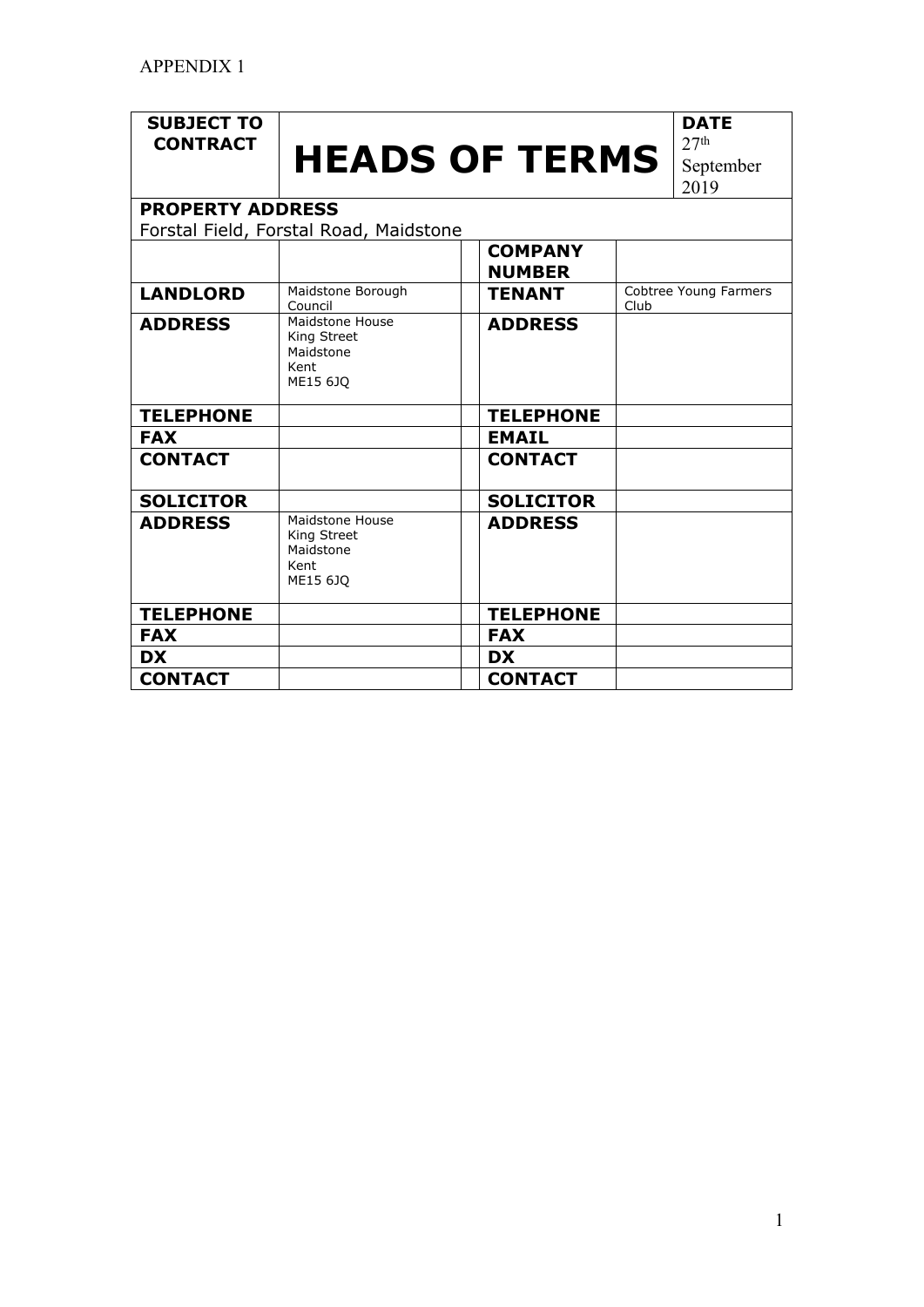## **HEADS OF TERMS (CONT'D)**

| <b>DEMISE</b>                              | Forstal Field, Forstal Road, Maidstone                                                                    |
|--------------------------------------------|-----------------------------------------------------------------------------------------------------------|
| <b>TYPE OF AGREEMENT</b>                   | Lease                                                                                                     |
| <b>PERMITTED USE</b>                       | Conservation grazing of 20 sheep and 10 cattle                                                            |
| <b>SECURITY OF TENURE</b>                  | No                                                                                                        |
| <b>TERM</b>                                | 10 year                                                                                                   |
| <b>RENT</b>                                | N/A                                                                                                       |
| <b>RENT DUE DATES</b>                      | N/A                                                                                                       |
| <b>RENT REVIEW</b>                         | N/A                                                                                                       |
| <b>DEPOSIT</b>                             | N/A                                                                                                       |
| <b>INITIAL PAYMENT</b>                     | N/A                                                                                                       |
| <b>MONTHLY RENT</b>                        | N/A                                                                                                       |
| <b>PAYMENT</b>                             |                                                                                                           |
| <b>INTEREST ON LATE</b>                    | N/A                                                                                                       |
| <b>PAYMENT</b>                             |                                                                                                           |
| <b>NUISANCE</b>                            |                                                                                                           |
| <b>FORFIETURE</b>                          |                                                                                                           |
| <b>BREAK CLAUSE</b>                        | Mutual break clause on the 5 <sup>th</sup> anniversary of the term.                                       |
| <b>UTILITIES</b>                           | The tenant to be responsible for paying any utilities.                                                    |
| <b>ASSIGNMENT</b>                          | Not permitted                                                                                             |
| <b>SUB-LETTING</b>                         | Not permitted                                                                                             |
| <b>INSURANCE</b>                           | Tenant to provide adequate insurance.                                                                     |
|                                            |                                                                                                           |
| <b>REPAIR</b>                              | The property must be kept clean and tidy at all times.                                                    |
| <b>SERVICE CHARGE</b>                      | N/A                                                                                                       |
| <b>SERVICE</b>                             | N/A                                                                                                       |
| <b>PAYMENT OF SERVICE</b><br><b>CHARGE</b> | N/A                                                                                                       |
| <b>RECOVERY OF</b>                         | N/A                                                                                                       |
| <b>SERVICE CHARGE</b>                      |                                                                                                           |
| <b>PAYMENTS</b>                            |                                                                                                           |
| TERMINATION                                |                                                                                                           |
| <b>PAYMENT OF FEES</b>                     |                                                                                                           |
|                                            | The Club is permitted to extend the water supply to the property                                          |
| <b>OTHER TERMS AND</b>                     | by means of 200m of blue polypipe buried 0.4 metres deep.                                                 |
| <b>CONDITIONS</b>                          | The Forstal Road gate is to be securely locked at all times.                                              |
|                                            | Parking for two cars is permitted on the area edged in yellow.                                            |
|                                            | Camping, picnics, BBQ's, Mountain bikes, cars etc. will not be<br>permitted.                              |
|                                            | No plastic feed bags, silage bags or bailer twine will be left on<br>site.                                |
|                                            | The tenant to install and maintain stock-proof fencing of at least<br>one metre high, and suitable gates. |
|                                            |                                                                                                           |